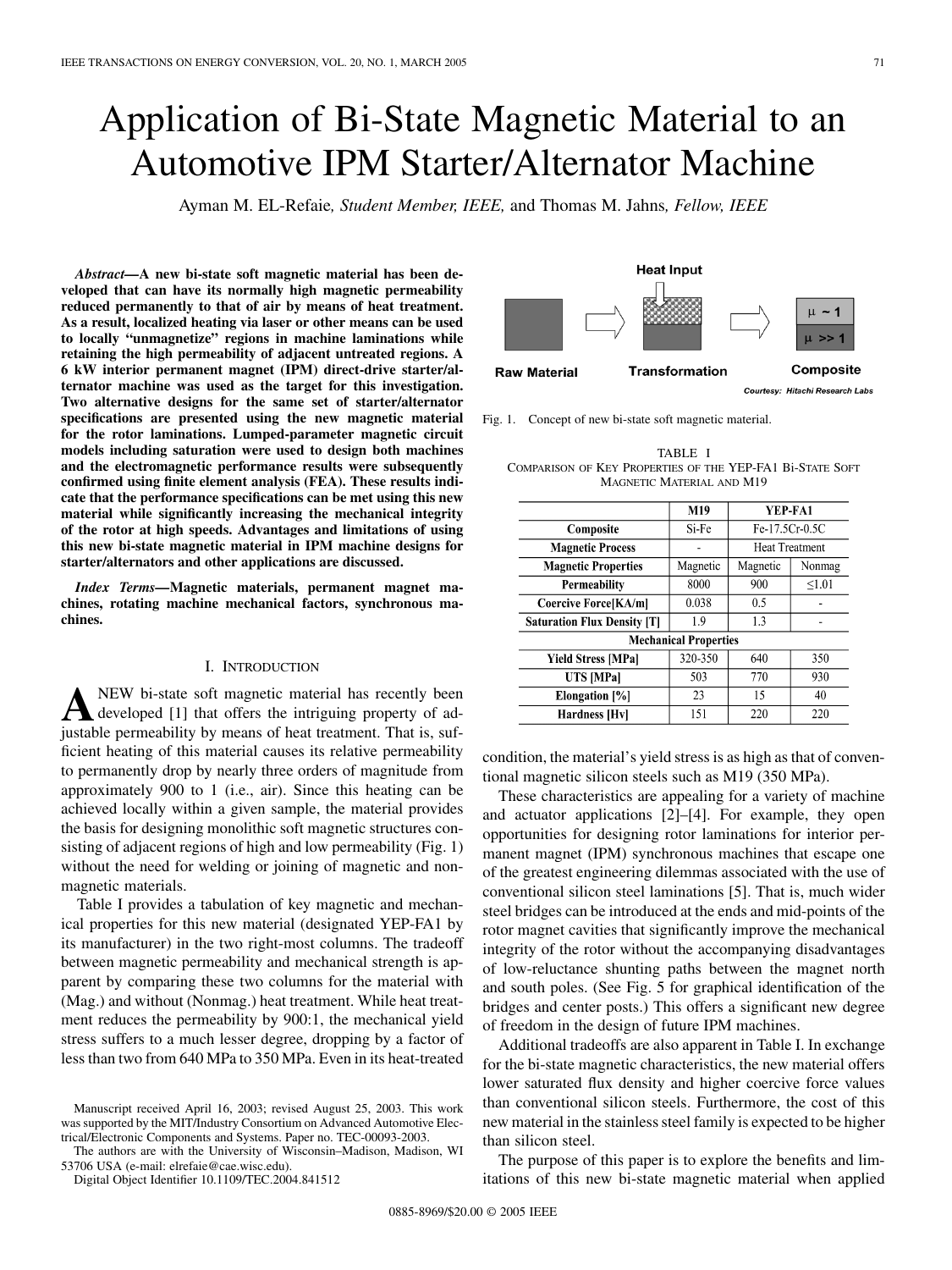to a specific IPM machine application. In particular, a directdrive automotive starter-alternator (S/A) application that has previously been addressed using conventional M19-grade silicon steel [\[6](#page-8-0)] was selected in order to provide a convenient basis for direct comparisons. An identical set of performance specifications was used for this new design exercise, including 150 N-m starting torque and 6 kW power generation at 6000 rpm.

Performance comparisons are provided using a variety of criteria including volume, size, weight, cost, and peak rotor mechanical stress. Although specific to this machine, such comparisons are useful for providing guidance on how this material can be applied most effectively to other applications.

#### II. MACHINE DESIGN APPROACH

The design tool used for this investigation is the same one used previously to design the starter/alternator machine using conventional silicon steel for both the stator and rotor [\[6](#page-8-0)]. More specifically, this design software combines a nonlinear lumpedparameter magnetic circuit model of the IPM machine with a Monte Carlo optimization algorithm in order to find the best machine design to minimize cost. The magnetic lumped-parameter model developed to analyze the IPM machine includes magnetic saturation that particularly affects the rotor iron permeances along the  $q$ -axis, orthogonal to the magnet field orientation [\[7](#page-8-0)].

Electromagnetic finite element analysis has also been used for the final machine designs in order to verify key electrical parameters and to evaluate their torque ripple characteristics. A lumped-parameter thermal model is also incorporated into the software to evaluate all of the key steady-state temperatures within each candidate machine design [\[8](#page-8-0)].

Early in the investigation it became clear that attention should be focused on designs that use silicon steel such as M19 for the stator laminations and bi-state magnetic material for the rotor laminations only. Attempts to use the bi-state magnetic material for both the stator and the rotor resulted in unacceptably poor machine characteristics because of the lower permeability and saturation flux density of the composite material compared to M19 silicon steel. Since the properties of the YEP-FA1 material are only particularly needed for the IPM rotor bridges and center posts, it makes sense to apply it only in the rotor while retaining conventional silicon steel for the stator.

An initial investigation was made to calculate machine performance when all of the dimensions of the original S/A machine are retained so that the only change is to replace the rotor M19 steel with the YEP-FA1 bi-state material. It was quickly confirmed that this approach leads to unacceptable machine performance because of the poorer magnetic properties of the YEP-FA1 material compared to those of M19. It became clear that any success with the bi-state material must permit the machine dimensions to be optimized for this new material within the fixed maximum constraint on outer machine diameter (300 mm).

Two alternative design approaches using the YEP-FA1 material have been investigated during this study. The first design approach (Design #1) assumes that both the bridges at the ends of the rotor magnet cavities and the center posts at their midpoints



Fig. 2. Magnetic equivalent circuit for calculating  $L_d$ .

are heat-treated so that they are nonmagnetic (i.e.,  $\mu = 1$ ). The second approach (Design #2) assumes that only the center posts are nonmagnetic; thin saturable bridges are retained at the ends of the cavities.

For both cases, the lumped-parameter magnetic circuit models for calculating the stator inductances and the magnet flux linkage have been modified appropriately to include the new regions of nonmagnetic material. An overview of these lumped-parameter models using conventional steel and the modifications needed to represent the introduction of the new bi-state magnetic material will be presented in the following subsections.

## *A. Stator -Axis Inductance Calculations*

Fig. 2 shows the magnetic equivalent circuit for calculating the stator  $d$ -axis inductance  $L_d$  for the baseline case of M19 steel. Note that the  $d$ -axis is defined to be aligned with the magnet flux as shown in Fig. 2. A key assumption is made that the bridges and center posts are fully saturated by the magnet flux. As a result, the incremental permeability of the bridges and posts is assumed to be the same as that of air ( $\mu = 1$ ).

For each of the two magnet layers, the lumped reluctance of the magnet should actually appear in parallel with the saturated bridge and center post reluctances to provide a detailed representation of the magnetic circuit. Since the bridges and posts are very narrow compared to the widths of the magnets, the saturated reluctances of these elements are very high compared to that of magnet layer. As a result, their effect on the parallel combined reluctance is negligible, and the total reluctance can be modeled as that of the magnet alone, as shown in Fig. 2. Subsequent electromagnetic analysis has supported the validity of this approach, confirming that the reluctances of the bridges and center posts are sufficiently high that they have almost no shunting effect on the magnet flux.

In the case of the new bi-state magnetic material, the bridges are assumed to be nonmagnetic (i.e.,  $\mu = 1$ ). Since this is the same assumption that was made for the saturated bridges and center posts in the original design as described above, no modification of the original  $d$ -axis model in Fig. 2 is required for either Design #1 or Design #2.

It should be noted that subsequent testing of a prototype version of the original starter/alternator machine using all M19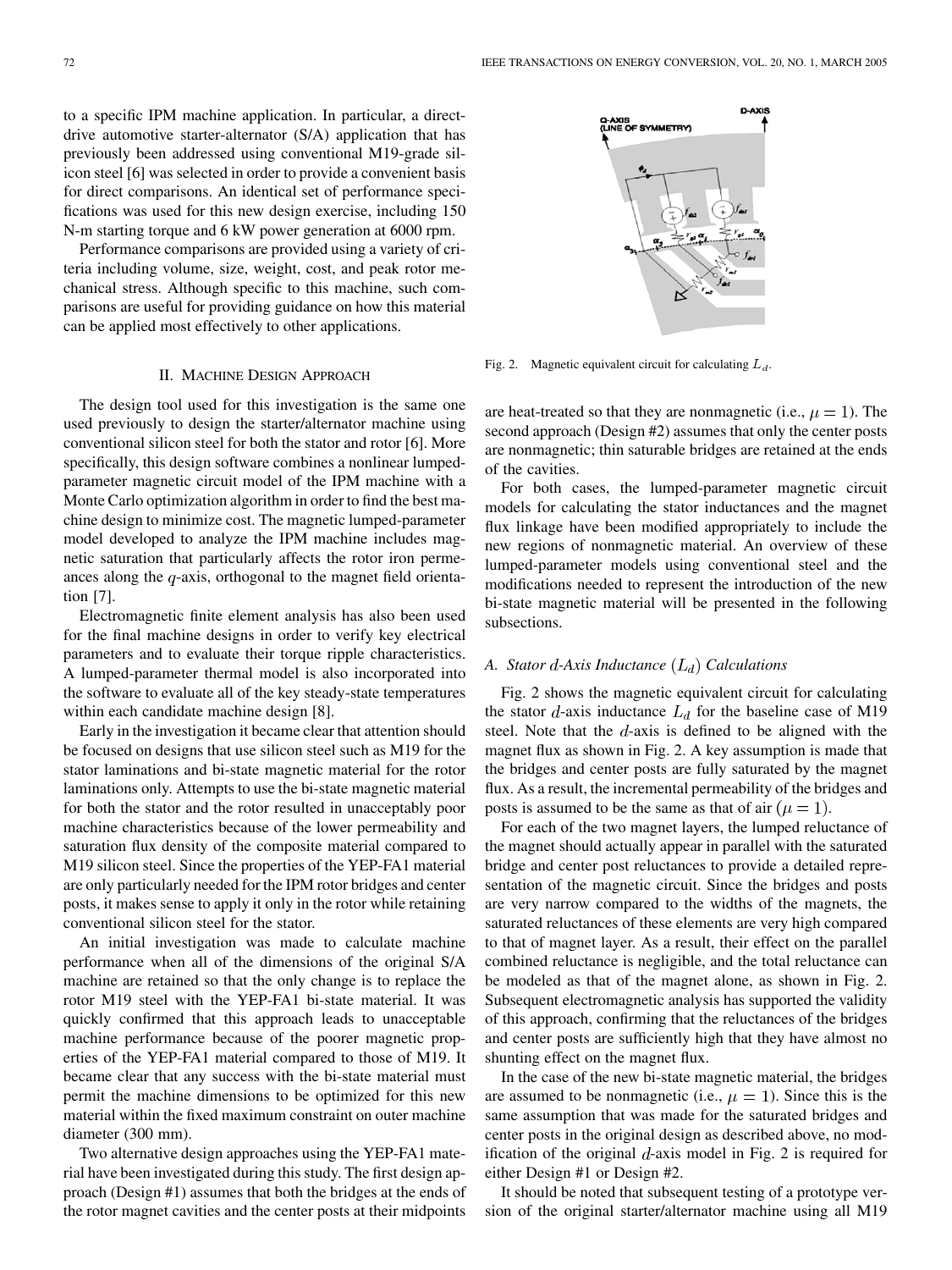

Fig. 3. Magnetic equivalent circuit for calculating  $L_q$ .

steel has shown that the bridges and center posts are not fully saturated under light-load conditions [[9\]](#page-8-0). This creates some error between the value of  $L_d$  predicted by the lumped-parameter model and the actual measured value when the  $d$ -axis current is close to zero. This same observation applies to Design #2 that retains the saturating bridges, leading to some error in the lightload  $L_d$  prediction that will be discussed later in Section III.B of this paper when the results of finite element analysis are presented.

## *B. Stator q-Axis Inductance*  $(L_q)$  *Calculations*

Fig. 3 shows the magnetic equivalent circuit that is used for calculating the stator  $q$ -axis inductance  $L_q$  for all three machine design cases. Each of the three rotor reluctances,  $R_{ry1}, R_{ry2}$ , and  $R_{ry3}$ , is formulated to include the effects of magnetic saturation. When the bi-state magnetic material is used for the rotor, the same basic equivalent circuit can be applied as for the baseline case of M19 material.

However, the outer bridges along the rotor surface have a similar electromagnetic effect as slots in the stator lamination for the first design approach (Design #1) since all of the rotor bridges are assumed to be nonmagnetic ( $\mu = 1$ ). As a result, it is useful to introduce a Carter coefficient for the rotor to supplement that already introduced for the stator in order to model the effect of the nonmagnetic rotor bridges as an adjustment to the equivalent airgap length. This rotor Carter coefficient is calculated using the following equation, shown at the bottom of the page. where

- $Kcr$  is the rotor Carter coefficient
- is the total thickness of the two magnets  $hm$
- $rro$ is the rotor outer radius
- is the airgap thickness  $\mathfrak{g}$
- is the number of pole pairs.  $\overline{p}$



Fig. 4. Magnetic equivalent circuit for calculating magnet flux linkage  $\lambda_{\rm PM}$ for baseline machine and Design #2.

It should be noted that this rotor-based Carter coefficient does not have to be introduced for Design #2 since only the rotor center posts are heat-treated to be nonmagnetic in this case. Finite element analysis has confirmed that the use of saturating bridges avoids the distinct rotor slotting effect that requires the use of a rotor Carter coefficient for Design #1.

# *C. Magnet Flux Linkage* ( $\lambda_{\rm PM}$ ) Calculation

Fig. 4 shows the equivalent circuit for calculating the magnet flux linkage  $\lambda_{\rm PM}$  for the cases of regular M19 steel and Design #2 using saturable bridges. Here again, the key assumption for using this model is that the bridges are fully saturated so that they can be modeled as constant flux sources shorting fixed amount of the magnet flux linkage.

In the case of regular silicon steel:

$$
\Phi_{b_1} = \Phi_{b_2} = B_s * (b_{rw} + c_{rw}) * L \tag{2}
$$

where

- $\Phi_{b1}$ and  $\Phi_{b2}$  are flux linkage sources to model saturable bridges and center posts (baseline and Design #2)
- $B_s$ is the magnetic flux density saturation level of the rotor magnetic material (M19 or YEP-FA1)
- $b_{rw}$ is the bridge thickness
- is half the center post thickness (for baseline case only;  $c_{rw}$ 0 for Design #2)
- L is the active length.

For the Design #1 case with nonmagnetic bridges and center posts, the same model in Fig. 4 can be used except that the two flux linkage sources  $\Phi_{b1}$  and  $\Phi_{b2}$  are deleted since the saturable bridges and posts are both absent. As discussed above for the  $L_d$  calculations, the reluctances of the nonmagnetic bridges and

(1)

$$
Kcr = \frac{\left(\frac{2*\pi*rro}{2*2*p}\right)}{\left(\frac{2*\pi*rro}{2*2*p}\right) - \left(\frac{2*hm}{\pi}\right)*\left(\tan^{-1}\left(\frac{hm}{2*g}\right) - \left(\frac{g}{hm}\right)*\ln\left(1 + \left(\frac{hm}{2*g}\right)^2\right)\right)}
$$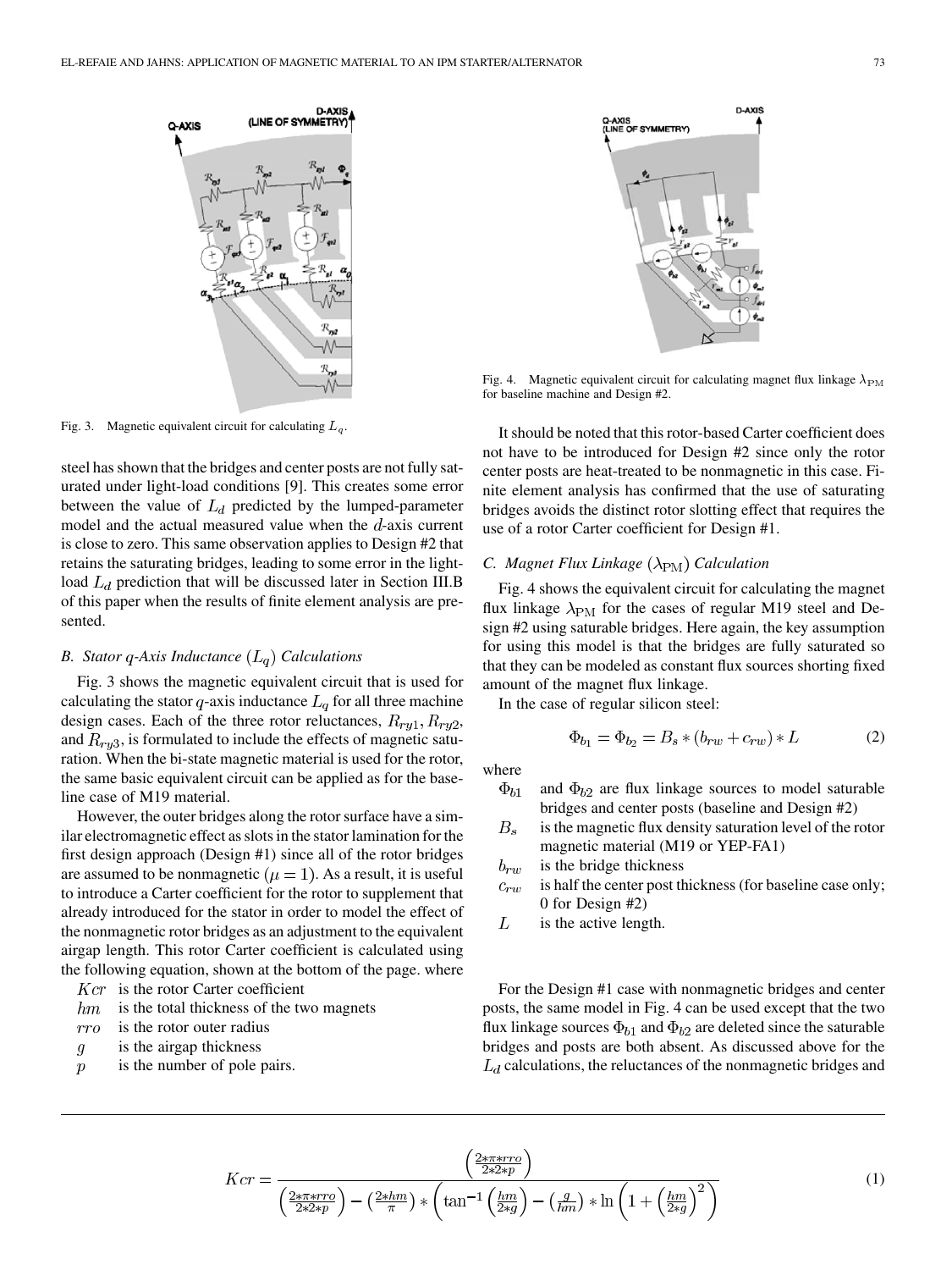TABLE II TESTED CONDITIONS FOR ISG OPTIMIZATION

| <b>Test Points</b>          | <b>Pass/Fail Tests</b>                                   |  |
|-----------------------------|----------------------------------------------------------|--|
| Initial Static calculations | Back-emf limit, 55 VDC                                   |  |
|                             | Rational geometry                                        |  |
| $10 \text{ rpm}$            | Motoring torque, 150 Nm                                  |  |
|                             | Transient current density limit, 50A/mm <sup>2</sup>     |  |
| $600$ rpm                   | Generating power, 4000 W                                 |  |
|                             | Steady-state current density limit, 20 A/mm <sup>2</sup> |  |
| $1500$ rpm                  | Generating power, 3250 W                                 |  |
|                             | Steady-state current density limit, 20 A/mm <sup>2</sup> |  |
|                             | Minimum machine efficiency, 80.3%                        |  |
| $6000$ rpm                  | Generating power, 6000 W                                 |  |
|                             | Steady-state current density limit, 20 A/mm <sup>2</sup> |  |
| Post-processing             | Minimum system cost                                      |  |
| Calculations                |                                                          |  |

center posts are sufficiently high that their impact on the magnet flux linkage can be ignored for Design #1. Similarly, the impact of the nonmagnetic center posts in Design #2 is very small so that they are not included in Fig. 4.

## III. MACHINE DESIGN OPTIMIZATION RESULTS

After implementing the machine model modifications described in Section II, the IPM machine design optimization software was exercised using the same performance specifications and test conditions that were used for the existing starter/alternator [\[6](#page-8-0)], [\[9](#page-8-0)]. The key test conditions are summarized in Table II. The magnetic  $B-H$  curve and loss characteristics of the YEP-FA1 bi-state magnetic material were also added to the program, using data provided by the manufacturer [\[10](#page-8-0)]. However, this data is only needed for the rotor design since M19 steel was retained for the stator laminations for both Design #1 and #2 as discussed in Section II.

As noted in Section II, the machine design software incorporates a lumped-parameter thermal model for the IPM machine [\[8](#page-8-0)]. The availability of this thermal model makes it possible to directly set maximum temperature limits for the magnets and stator windings rather than setting maximum stator current limits as an indirect surrogate for these thermal limits. Temperatures were checked for all of the key machine components for each candidate design for every test condition in Table II. Any candidate design that causes these thermal limits (180 degC for stator windings and magnets) to be exceeded for any of the test conditions is eliminated from further consideration.

The machine design software was exercised leading to the identification of cost-optimized designs for both of the considered cases (Design #1 with nonmagnetic bridges and center posts, and Design #2 with nonmagnetic center posts only). The estimated drive system cost of the machine combined with its inverter is used as the optimization criterion [[6\]](#page-8-0), consistent with the approach used to develop the optimum baseline design with M19 steel in both the stator and rotor.

The fact that optimized designs emerged for both Design #1 and Design #2 is significant by itself since it indicates that the new material can be used in designs that meet all of the key performance criteria defined for the starter/alternator, including the test conditions listed in Table II. Stated differently, the software successfully identifies designs that minimize the impact of

TABLE III COMPARISON OF MACHINE PARAMETERS FOR THE THREE DESIGNS

|                         | Baseline S/A          | Design #1:                  | Design #2:          |
|-------------------------|-----------------------|-----------------------------|---------------------|
|                         | with M19              | Non-                        | Non-                |
|                         | Stator and            | magnetic                    | magnetic            |
|                         | Rotor                 | <b>Bridges</b> and          | <b>Center Posts</b> |
|                         |                       | <b>Center Posts</b>         |                     |
| Number of Poles         | 12                    | 10                          | 12                  |
| <b>Stator Material</b>  | M19                   | M19                         | M19                 |
| Rotor Material          | M19                   | YEP-FA1                     | YEP-FA1             |
| <b>Magnet Remanent</b>  | $0.28$ [T]            | $0.15$ [T]                  | $0.215$ [T]         |
| Flux Dens.              |                       |                             |                     |
| <b>Bridge Thickness</b> | $1$ [mm]              | 4 [mm]                      | $1$ [mm]            |
| <b>Center Post</b>      | $1$ [mm]              | $1$ [ $mm$ ]                | $4$ [mm]            |
| Thickness               |                       |                             |                     |
| <b>Stator Outer</b>     | 271.7 [mm]            | 300 [mm]                    | 271.7 [mm]          |
| Diameter                |                       |                             |                     |
| Active Length           | $60$ [mm]             | 56.8 [mm]                   | $60$ [mm]           |
| <b>Total Length</b>     | $90$ [mm]             | $100.1$ [mm]                | $90$ [mm]           |
| Rotor Outer Radius      | 108.4 [mm]            | $116.2$ [mm]                | 108.4 [mm]          |
| Rotor Inner Radius      | 83.1 [mm]             | 87.2 [mm]                   | 83.1 [mm]           |
| Air Gap Length          | $0.635$ [mm]          | $0.4$ [mm]                  | $0.635$ [mm]        |
| Effective Air Gap       | $0.696$ [mm]          | $0.599$ [mm]                | $0.696$ [mm]        |
| Thickness               |                       |                             |                     |
| Air Gap Radius          | $\overline{1}09$ [mm] | 116.6 [mm]                  | 109 [mm]            |
| <b>Active Rotor</b>     | 2215 [ $cm3$ ]        | $2411.6$ [cm <sup>3</sup> ] | 2215 [ $cm3$ ]      |
| Volume                  |                       |                             |                     |
| <b>Winding Factor</b>   | 0.9224                | 0.922                       | 0.9224              |
| Number of Series        | 24                    | 20                          | 24                  |
| Turns                   |                       |                             |                     |
| Number of Slots         | 72                    | 60                          | 72                  |
| Thickness of inner      | $0.0029$ [m]          | $0.0035$ [m]                | $0.0029$ [m]        |
| magnet                  |                       |                             |                     |
| Thickness of outer      | $0.0057$ [m]          | $0.0066$ [m]                | $0.0057$ [m]        |
| magnet                  |                       |                             |                     |
| Span of inner           | 86.28[elect.          | 80.3 [elect.                | $86.28$ [elect.     |
| magnet                  | Degrees]              | Degrees]                    | Degrees]            |
| Span of outer           | 140.8 [elect.         | 136.6 [elect.               | 140.8 [elect.       |
| magnet                  | Degrees]              | Degrees]                    | Degrees]            |

the poorer magnetic properties of the bi-state material in order to take advantage of its superior mechanical strength properties compared to conventional M19 steel.

## *A. Optimized Machine Design Dimensions and Parameters*

Table III provides a summary of the key dimensions and design parameters for the optimized IPM machines developed for Design #1 and Design #2 using the new bi-state magnetic material. A tabulation of the corresponding data for the baseline starter/alternator machine using all M19 steel is included in the table for convenient comparisons. Figs. 5–7 provide cross-sectional views of one pole for the baseline, Design #1, and Design #2 laminations, respectively.

A few observations are offered to help recognize the key physical differences between the three designs. First, it should be noted that Design #1 with nonmagnetic bridges and center posts optimized as a 10-pole configuration while the baseline and Design #2 machines both optimized with 12 poles. The impact of the new bi-state material is apparent first in the dimensions of the bridges and center posts in Design #1 and Design #2. While the baseline machine is limited to 1 mm bridge and post dimensions in order to avoid unacceptably high levels of magnet flux shunting, the bridge width in Design #1 and the center post width in Design #2 are both widened to 4 mm since they are nonmagnetic.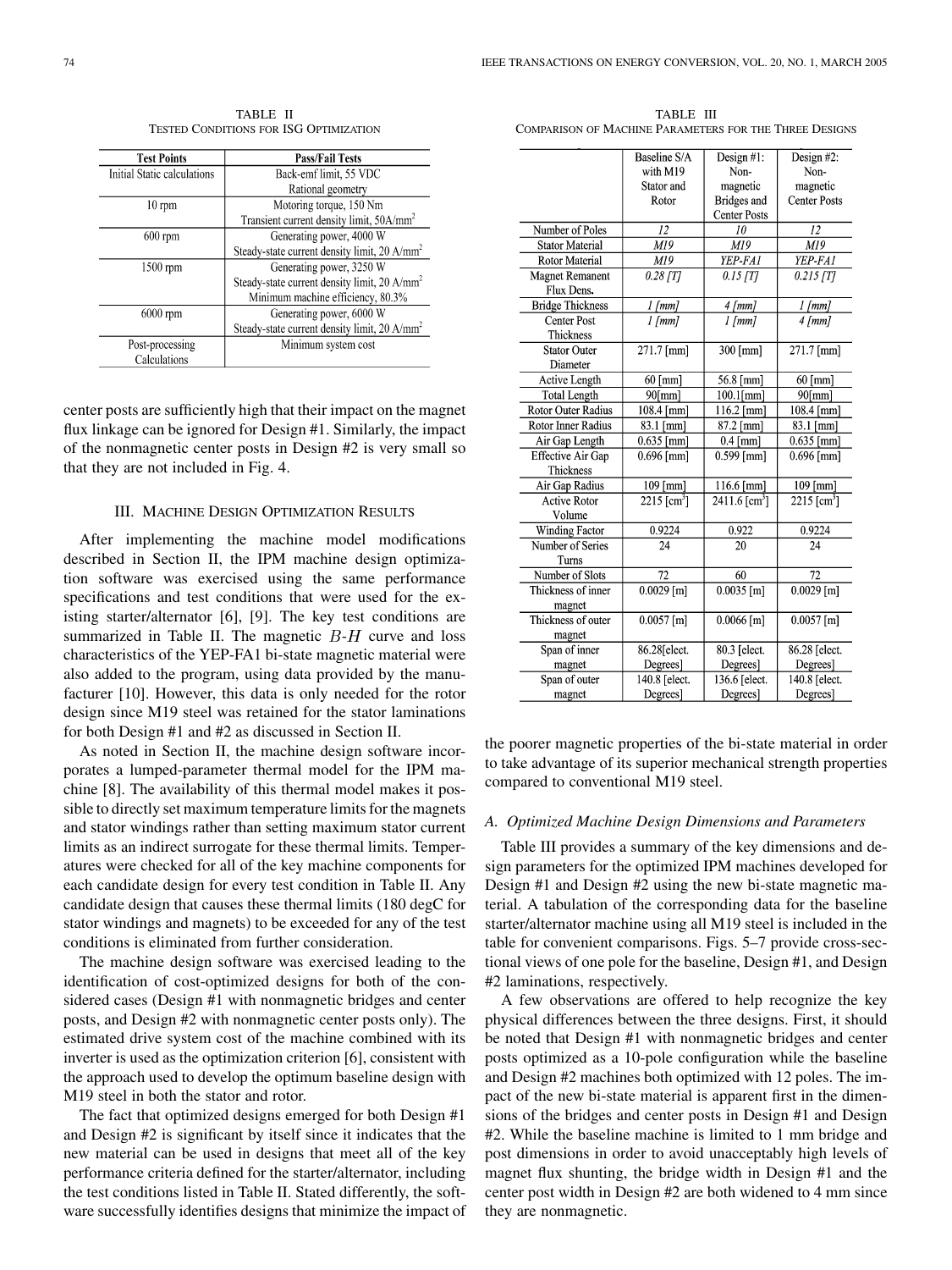

Fig. 5. Cross section of one pole of the baseline S/A with M19 stator and rotor.



Fig. 6. Cross section of one pole of the Design #1 machine with nonmagnetic bridges and center posts.



Fig. 7. Cross section of one pole of the Design #2 machine with nonmagnetic center posts only.

The impact of this flux shunting effect is most apparent in a comparison of the required magnet remanent flux density  $B_r$  for the three machines. It is interesting to note that the value of  $B<sub>r</sub>$  is significantly lower for Design #1 (0.15 T) than for the baseline (0.28 T) and Design #2 (0.215 T) machines. An explanation for this difference can be found in the fact that only Design #1 has neither saturating bridges nor saturating center posts that shunt a fixed portion of the magnet flux, making it possible to use weaker magnets in this design.

This advantage for Design #1 is offset by other disadvantages. The outer stator diameter of the Design #1 machine (300 mm) is approximately 10% greater than that of either the baseline or Design #2 machines (271.7 mm). In addition, the airgap length



Fig. 8. Magnet flux linkage  $\lambda_{\rm PM}$  using FEA (MagNet) for Design #1: nonmagnetic bridges and center posts.



Fig. 9. Magnet flux linkage  $\lambda_{\rm PM}$  using FEA (MagNet) for Design #2: nonmagnetic center posts only.

in the Design #1 machine (0.4 mm) is 37% shorter than the values for the baseline and Design #2 machines (0.635 mm). This smaller airgap compensates for the rotor slotting effect in Design #1 caused by the nonmagnetic bridges as described previously in Section II so that the effective airgaps for the three designs would be in the same vicinity. However, the smaller physical airgap makes the Design #1 machine more difficult to manufacture than the other two designs.

It will be shown in the following sections that the predicted performance of the Design #1 machine is inferior to that of Design #2. It is worth noting that if the same physical airgap length (0.635 mm) had been used in both designs, the performance of the Design #1 machine would be even poorer compared to Design #2 than that indicated in Table III with the adopted assumption.

#### *B. Electromagnetic Finite Element Analysis Results*

Electromagnetic finite element analysis (FEA) was used to confirm the machine parameters calculated using the lumpedparameters models and to calculate the torque ripple. The FEA software used for this analysis is MagNet 2D by Infolytica.

Figs. 8 and 9 show the FEA-predicted magnet flux linkage waveforms for phase A of the Design #1 and Design #2 machines, respectively, as a function of rotor position. The fundamental-frequency (rms) component of the magnet flux linkage  $\lambda_{\rm PM1\,rms}$  for Design #1 (see Fig. 8) is 6 mWb-turns(rms) compared to 6.4 mWb-turns(rms) using the lumped-parameter model, corresponding to approximately 6% difference. This error is considered to be within an acceptable range based on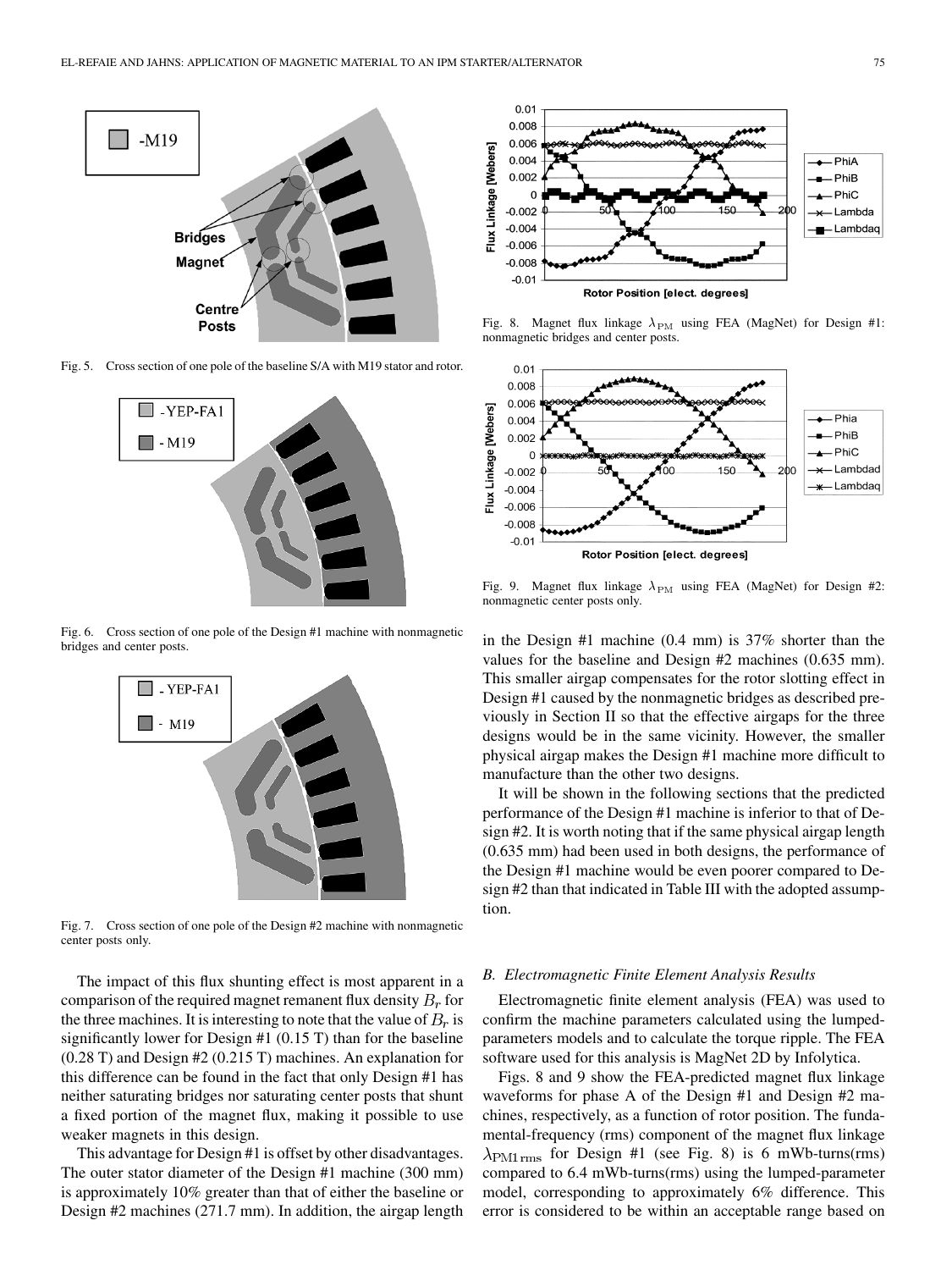

Fig. 10.  $L_q$  vs.  $I_q$  and  $L_d$  vs.  $I_d$  using lumped parameter model (MATLAB) and FEA (MagNet) for Design #1: nonmagnetic bridges and center posts.



Fig. 11.  $L_q$  vs.  $I_q$  and  $L_d$  vs.  $I_d$  using lumped parameter model (MATLAB) and FEA (MagNet) for Design #2: nonmagnetic center posts only.

past experience with this IPM machine design process. For Design #2, the FEA-calculated magnet flux linkage (see Fig. 9) is 6.23 mWb-turns(rms) while the lumped-parameter models predicts 6.6 mWb-turns(rms), indicating a smaller difference of approx. 4%.

A comparison of the magnet flux linkage waveforms in Figs. 8 and 9 reveals that the waveform for the Design #1 machine contains significantly higher harmonic content than for the Design #2 machine. The underlying reason for this difference is that the slotting effect caused by the nonmagnetic bridges in the Design #1 machine results in considerably higher spatial flux harmonics in the airgap than the saturating bridges in Design #2. The impact of this difference will be discussed again below with regard to the torque ripple in the two machines.

Figs. 10 and 11 show the calculated  $L_q$  vs.  $I_q$  and  $L_d$  vs.  $I_d$  relationships for Design #1 and #2, respectively, using both the lumped-parameter model (MATLAB) and FEA (MagNet). It can be seen that there is good agreement between the FEA and lumped-parameter model predictions for  $L_q$  vs.  $I_q$  for both machines. There is also reasonably good agreement for the  $L_d$  vs.  $I_d$  curves except for low values of  $I_d$  for Design #2. The reason for this difference is the saturating bridges that are present in Design #2 but not Design #1, leading to conditions of incomplete saturation of the bridges under light-load conditions as discussed earlier in Section II-A.

Taken together, these FEA results build confidence in the validity of the predictions of the lumped-parameter model that includes the modifications in the rotor magnetic circuits required by the introduction of the nonmagnetic material in the bridge and center post regions.

| TABLE IV                                                |  |
|---------------------------------------------------------|--|
| COMPARISON OF PERFORMANCE METRICS FOR THE THREE DESIGNS |  |

|                                                        | Baseline S/A                 | Design $#1$ :               | Design #2:             |
|--------------------------------------------------------|------------------------------|-----------------------------|------------------------|
|                                                        | with M19                     | Non-magnetic                | Non-                   |
|                                                        | Stator and                   | Bridges and                 | magnetic               |
|                                                        | Rotor                        | <b>Center Posts</b>         | <b>Center Posts</b>    |
| <b>Base Voltage</b>                                    | 19.3 [Volts]                 | 19.3 [Volts]                | 19.3 [Volts]           |
| Stator Current $\lceil$ ( <i>a</i> ) 150<br>$N-m$ ]    | 327 [Amps]                   | $428$ [Amps]                | 370 [Amps]             |
| Pk-Pk Torque Ripple<br>for Teavg = $150$ N-m           | $< 10\%$                     | $\sim$ 55 %                 | $\sim$ 24 %            |
| Reduction in Rotor<br>Peak Mechanical<br><b>Stress</b> | <b>Baseline</b><br>[330 MPa] | $\sim$ 50 %                 | $\sim 65 \%$           |
| Mass of copper                                         | $1.92$ [Kg]                  | 3.31[Kg]                    | $1.92$ [Kg]            |
| Mass of M19                                            | 11.55 [Kg]                   | 8.46 [Kg]                   | $\overline{6.87}$ [Kg] |
| Mass of YEP-FA1                                        | $0$ [Kg]                     | $5.61$ [Kg]                 | $4.68$ [Kg]            |
| Mass of magnets                                        | 2.25 [Kg]                    | $2.25$ [Kg]                 | $2.11$ [Kg]            |
| Electromagnetic<br>Weight                              | 15.6 [Kg]                    | $19.6$ [Kg]                 | $15.9$ [Kg]            |
| <b>Estimated Copper</b><br>Cost                        | <b>SUS 9.6</b>               | <b>SUS 16.6</b>             | <b>SUS 9.6</b>         |
| Estimated M19 Cost                                     | <b>\$US 13.8</b>             | <b>SUS 8.5</b>              | <b>SUS 6.9</b>         |
| <b>Estimated YEP-FA1</b><br>Cost                       | \$US 0                       | <b>SUS 23.6</b>             | <b>SUS 20.4</b>        |
| <b>Estimated Magnet</b><br>Cost                        | <b>SUS 24.8</b>              | <b>SUS 24.8</b>             | <b>SUS 23.2</b>        |
| <b>Estimated Machine</b><br>Cost                       | <b>SUS 69</b>                | <b>SUS 114</b>              | <b>SUS 90</b>          |
| Estimated Converter<br>Cost                            | <b>SUS 535</b>               | <b>SUS 569</b>              | <b>SUS 550</b>         |
| <b>Estimated System</b><br>Cost                        | <b>\$US 604</b>              | <b>SUS 683</b>              | <b>SUS 640</b>         |
| <b>Phase Resistance</b>                                | $10.3$ [m $\Omega$ ]         | 5.4 $\lceil m\Omega \rceil$ | $10.3$ [m $\Omega$ ]   |
| Maximum back emf                                       | 23.9 [Vrms]                  | 20 [Vrms]                   | 24.98[Vrms]            |
| PM flux linkage                                        | $6.3$ [mWb]                  | $6.4$ [mWb]                 | $6.6$ [mWb]            |
| Maximum rms switch<br>current                          | 231 [Arms]                   | 302.8 [Arms]                | 262 [Arms]             |
| Shear stress                                           | $4.9$ [psi]                  | 4.51 [psi]                  | $4.91$ [psi]           |



Fig. 12. Comparison of the peak rotor mechanical stress in the three designs.

#### *C. Optimized Machine Metrics & Performance Comparisons*

Table IV provides a summary of several key metrics and performance characteristics for the two new machine designs using the bi-state magnetic material as well as for the baseline all-M19 machine. An accompanying set of bar charts in Figs. 12 through 15 provides convenient visual comparisons of some of the key metrics including peak rotor mechanical stress, electromagnetic weight, machine cost, and drive system (motor plus converter) cost, respectively.

As indicated in Table IV and Fig. 12, both of the designs using the bi-state material achieve their primary objective of achieving a significant reduction in the peak rotor mechanical stress. Design #2 provides a stress reduction of approximately 65% com-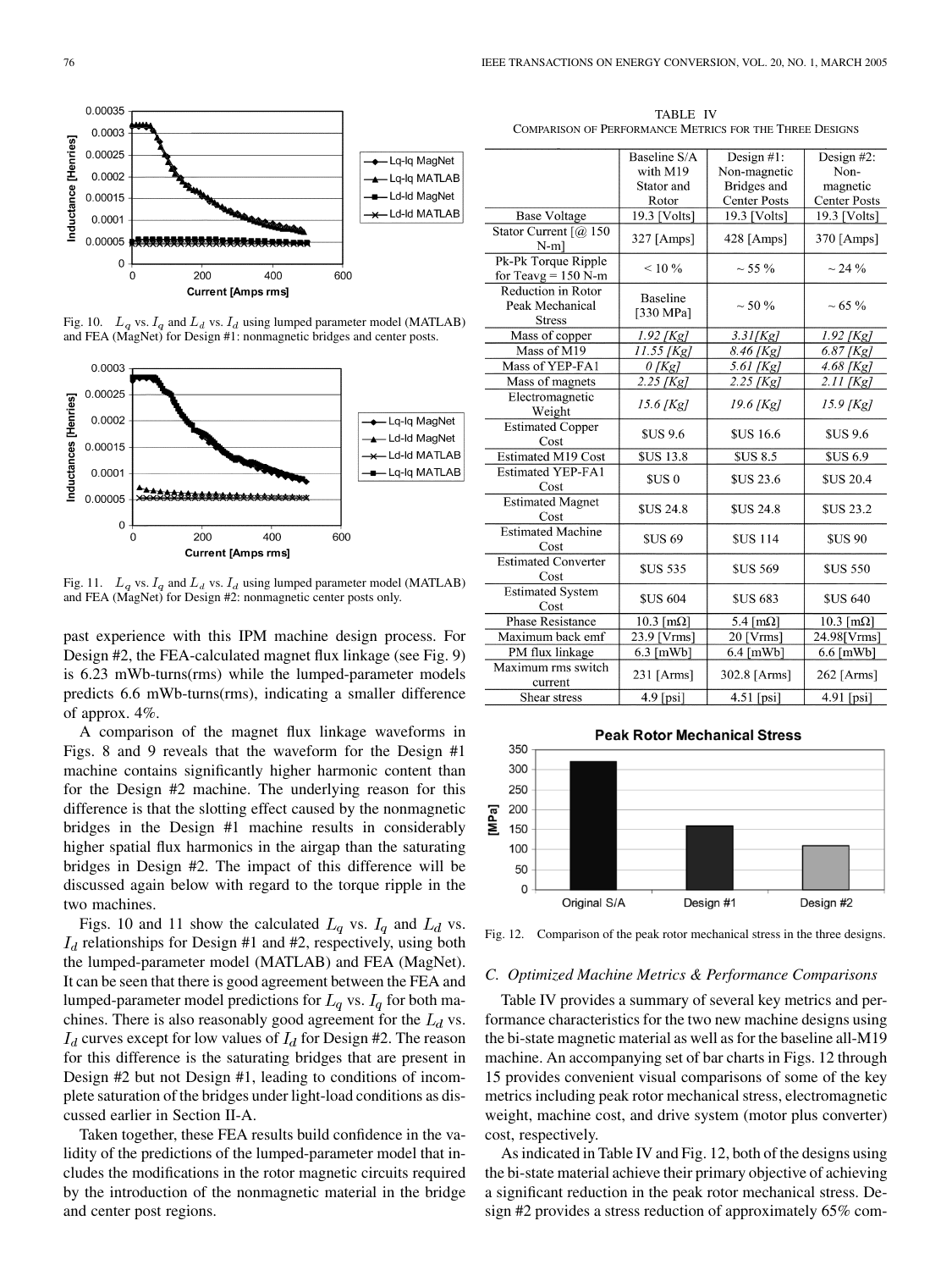

Fig. 13. Comparison of the electromagnetic weight of the three designs.



Fig. 14. Comparison of the estimated machine cost of the three designs.

pared to the baseline machine, while the corresponding stress reduction in Design #1 is in the vicinity of 50%. These stress reductions were calculated using the existing starter/alternator machine as the baseline because detailed structural finite element stress analyses using ANSYS were performed on this machine [[5\]](#page-8-0). The results for the new machines are approximate since they are calculated using physics-based mechanical stress scaling rules discussed in [[5\]](#page-8-0) and [\[6](#page-8-0)].

These improvements must be weighed against notable disadvantages of using the new material that are apparent in the Table IV entries and accompanying bar charts. Consistent with earlier comments about its stator diameter, Design #1 results in a machine that is heavier than the baseline machine by approximately 26% (see Fig. 13), while the size and weight of the Design #2 machine are nearly identical to that of the baseline machine.

The estimated costs of the Design #1 and #2 machines are both significantly higher than that of the baseline machine (65% higher for Design #1 and 30% higher for Design #2; see Fig. 14). The principal cause of these differences is the cost of the bi-state YEP-FA1 material that is conservatively estimated to be three times the per-kilogram cost of M19 steel based on information received from the manufacturer. (A summary of the cost estimation formulas and material cost data for the machine and power converter are included in the Appendix, [[6\]](#page-8-0).)

The cost disadvantage associated with the new designs persists when comparing the projected combined cost of the machine and power converter (see Fig. 15, noting suppressed zero for cost axis). It is interesting to note that cost of the converter dominates the combined drive cost because of the high converter current ratings made necessary by the low dc bus voltage (42



Fig. 15. Comparison of the estimated system cost of the three designs.



Fig. 16. Calculated torque ripple over one slot pitch (30° elec) for I =  $428$ Arms and  $\gamma = 55^{\circ}$  elec for Design #1: nonmagnetic bridges & center posts.



Fig. 17. Calculated torque ripple over one slot pitch (30 $^{\circ}$  elec) for I = 370 Arms and  $\gamma = 55^{\circ}$  elec for Design #2: nonmagnetic center posts only.

Vdc). The cost of the converter for the Design #1 machine is estimated to be 6% higher than the baseline machine converter because of the significant increase in peak stator current (31%) it requires. The corresponding converter cost premium for the Design #2 machine is notably lower (3%), consistent with its smaller increase in stator current  $(13\%)$ .

Figs. 16 and 17 show the FEA-calculated torque ripple over one slot pitch with a control angle of 55 deg elec for Designs #1 and #2, respectively. For purposes of these analyses, neither the machine stator nor the rotor is skewed or provided with any special means for minimizing the torque ripple. The stator current is adjusted to the value required to deliver 150 N-m in each case. It can be seen that the torque ripple amplitude for Design #1 is more than twice the ripple amplitude for Design #2. Here again, the slotting effect caused by the nonmagnetic bridges in Design #1 appears very clearly in the torque ripple. In comparison, the saturating bridges in Design #2 play a useful role by attenuating the spatial flux harmonics in the airgap.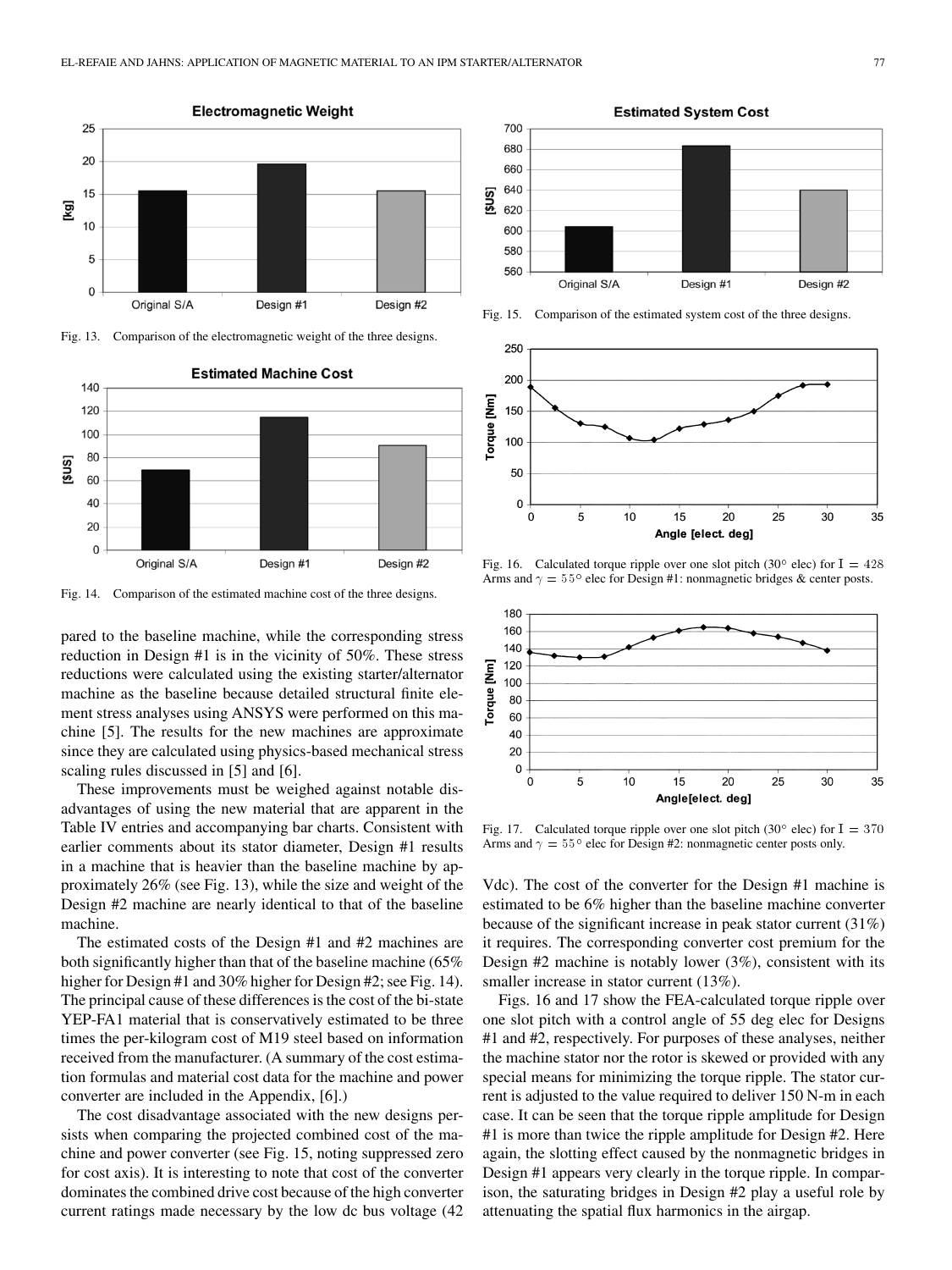TABLE V COMPARISON OF LOSSES, EFFICIENCY AND CALCULATED TEMPERATURES OF THE THREE MACHINES @ 600 rpm (4 kW GENERATING) FOR A COOLANT TEMPERATURE OF 70°C.

|                          | <b>Baseline</b> | Design $#1$ :               | Design $#2$ :       |
|--------------------------|-----------------|-----------------------------|---------------------|
|                          | S/A with        | Non-magnetic                | Non-magnetic        |
|                          | M19 Stator      | Bridges and                 | <b>Center Posts</b> |
|                          | and Rotor       | <b>Center Posts</b>         |                     |
|                          |                 | Losses[Watt] and Efficiency |                     |
| Armature losses          | 1539            | 1272                        | 1663                |
| Core losses              | 16              | 15.9                        | 12.6                |
| Rotor harmonic<br>losses | 42              | 43.7                        | 28.6                |
| Efficiency [%]           | 73              | 76.9                        | 72                  |
| Component                |                 | Temperatures [°C]           |                     |
| Frame                    | 70.6            | 70.4                        | 70.6                |
| Stator yoke              | 86.8            | 85.7                        | 88.1                |
| Stator teeth             | 105.4           | 105                         | 108.2               |
| Coil side                | 133.1           | 129                         | 138.2               |
| End windings             | 168.7           | 151                         | 176.6               |
| Rotor surface            | 102.4           | 108                         | 107.8               |
| Inner magnet             | 102.4           | 108                         | 107.8               |
| Outer magnet             | 102.4           | 108                         | 107.8               |
| Bearings                 | 70.9            | 71.1                        | 71.25               |
|                          |                 |                             |                     |

Sensitivity analysis shows that the penalties in size, weight, and phase current suffered by the Design #1 and #2 machines are primarily caused by the lower magnetic flux density saturation level of the new bi-state material (1.3 T vs. 1.9 T for M19 silicon steel). Overall, the performance and metrics of the Design #2 machine are superior to those of the Design #1 machine in nearly all categories in Table IV.

#### *D. Calculated Losses, Temperatures, and Efficiency*

Table V provides a comparison of the calculated machine losses, efficiency, and internal temperatures for the three machines. It is interesting to note that the predicted efficiency of the Design #1 machine is nearly 4% higher than the baseline machine, while the efficiency of the Design #2 machine is 1% lower. The efficiency advantage of the Design #1 machine is due to its high copper mass compared to the baseline machine (72% higher) that causes the stator winding losses to drop by over 17% at the 600 rpm (4 kW generating) test condition.

The core losses listed in Table V include only loss contributions from the stator back iron and teeth. Magnet losses are low in these machines because the buried magnets see little flux variation and the use of ferrite magnets insures high resistivity, further reducing the magnet losses. Ferrite magnets are appealing for this automotive application because of their low cost. The system constraint on maximum back-emf forces all three of machine designs to low remanent flux densities, consistent with ferrite magnet properties.

The calculated internal machine temperatures for all three machines fall within safe maximum limits for the worst-case operating point, assuming a coolant temperature of 70 degC. The hottest temperature among all the entries is the end winding of Design #2 (177 degC) that approaches but does not exceed the maximum temperature limit. Although the loss characteristics of the YEP-FA1 material are somewhat poorer than those of M19 steel, the predicted rotor core losses are relatively low for all three machines. As a result, the calculated magnet temperatures all fall well within their safe operating ranges.

## IV. CONCLUSION

This investigation has used a direct-drive automotive starter-alternator application to provide valuable insights into the strengths and limitations of applying a new bi-state soft magnetic material in IPM synchronous machines. This investigation has demonstrated that the new material can yield new machine designs that provide major improvements in the rotor structural integrity compared to the baseline all-silicon-steel starter-alternator machine while matching the size and weight of the baseline design.

However, the lower saturation flux density and permeability characteristics of the new bi-state material compared to conventional grades of silicon steel extract penalties that appear in one or more forms including higher stator current, higher losses, or larger/heavier machines. In addition, the expected cost premium for the new material pushes the total machine cost higher than that of an all-silicon-steel design.

Based on these observations, further work has been carried out to investigate whether the attractiveness of the new material for IPM machine applications can be enhanced by raising the maximum machine speed while holding the other performance requirements unchanged. Results of this extended investigation indicate that, by extending the high-speed limits of IPM machines [\[11](#page-8-0)], the bi-state magnetic material makes it possible to shrink the machine size—perhaps sufficiently to completely offset its cost premium.

The results of this ongoing work highlight the critical importance of finding the best-suited applications to optimally apply the advantages of this intriguing new material. In addition to the IPM synchronous machine and other applications previously cited [\[2](#page-8-0)]–[[4\]](#page-8-0), the bistate magnetic material may prove appealing in a variety of other machines and actuators that have moving elements needing "gaps" in their magnetic circuits. These include other types of ac synchronous reluctance machines (with or without magnets) and possibly even switched reluctance machines. Inevitably, tradeoffs between cost and performance will determine whether such solutions can eventually succeed in the marketplace.

## **APPENDIX** COST CALCULATION ALGORITHMS

The formula used to calculate the machine cost is as follows:

Machine cost

$$
= \sum_x \left( \mathrm{Mass}_x * \mathrm{Unit\,Cost}_x * \mathrm{OverheadFactor}_x \right)
$$

where the summation is taken over all of the materials used in the construction of the machine  $(x =$  copper, M19, magnet, and YEP-FA1 bi-state material, if used).

The formula used to calculate the converter cost is as follows:

$$
\text{Converter cost} = \$423 + \left(\$0.4823 * \frac{I \text{ max}}{\sqrt{2}}\right) \qquad [\$US]
$$

where  $I$  max is the maximum machine current, corresponding to machine starting current (150 N-m motoring) at 10 rpm.